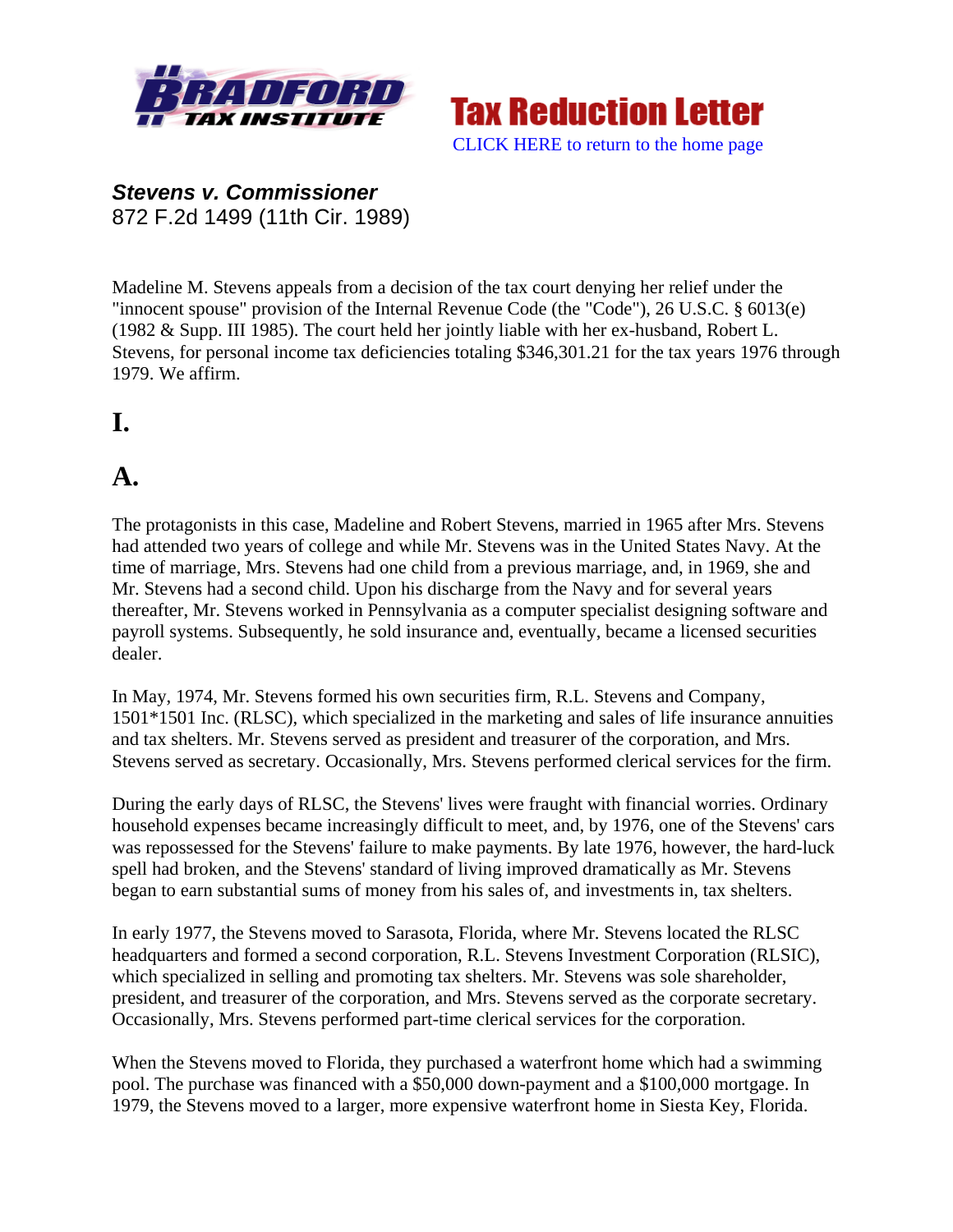This home had two docks, a jacuzzi, a swimming pool, and, on an adjacent lot, a paddle tennis court. The home was purchased for \$200,000 and, subsequently, was sold for \$600,000. While they owned this home, Mr. Stevens purchased a second home, at Riegels Landing, for \$300,000; that home was used to entertain business guests and became the Stevens' primary residence sometime in 1983.

In 1978, Mr. Stevens relocated the headquarters of RLSC and RLSIC from an office building in Sarasota to a houseboat at the Sarasota City Marina. After the offices were moved, Mrs. Stevens worked for both corporations on a regular basis for several months. Her employment responsibilities included record-keeping in relation to the sale of tax shelters, compiling monthly reports to be sent to the Securities Exchange Commission, and typing business letters. For her services, Mrs. Stevens received nominal compensation.

In 1979, Mr. Stevens moved the RLSC and RLSIC offices from the houseboat to the home in Siesta Key. While the business was located in that home, syndicators of tax shelters frequently visited Mr. Stevens to discuss the pros and cons of the shelters they promoted. Occasionally, the discussions were held in the presence of Mrs. Stevens. Periodically, the Stevens entertained promoters of and investors in tax shelters at large, formal parties and seminars in their home. At those functions, business discussions regularly occurred in the presence of Mrs. Stevens.

As Mr. Stevens' business began to flourish, the Stevens' personal lifestyle became increasingly opulent. In addition to owning two luxurious homes at one time, the Stevens owned several boats (including three Excaliburs, which cost an average of \$45,000 each) and numerous cars, including Cadillacs and twin XKE Jaguar convertibles. Mr. Stevens showered Mrs. Stevens with jewelry, including diamonds and gold ranging in price from a few thousand dollars up to \$10,000 per item. During the years of abundance, all of the Stevens' business and personal bank accounts were in joint names or were accounts on which both Mr. and Mrs. Stevens had signatory authority. The Stevens' household expenses, which were as high as \$6,000 per month, typically were paid with funds drawn from those accounts.

The Stevens' marriage declined during the prosperous years. By November 1983, the Stevens had legally separated; divorce followed shortly thereafter.

## **B.**

The Stevens filed joint federal income tax returns for the years 1976, 1977, 1978, and 1979. Those returns showed that the Stevens 1502\*1502 owed a total of \$2,240 in taxes for the years in question. The returns were prepared by accountants who met with the Stevens in the Stevens' homes to discuss them. Total yearly income, deductions, and net losses were reported on those returns in the following amounts:

| Year | Income     | Deductions <sup>[1]</sup> | Net Loss     |
|------|------------|---------------------------|--------------|
| 1976 | \$101, 253 | \$(316, 911)              | \$(215, 658) |
| 1977 | 145,073    | (335, 908)                | (190.835)    |
| 1978 | 276,567    | (427,009)                 | (150, 442)   |
| 1979 | 201,129    | (185, 181)                | (15, 948)    |

The deductions claimed by the Stevens in 1976 were attributable to asserted losses of \$316,911 that flowed to them from three tax shelter partnerships in which Mr. Stevens personally had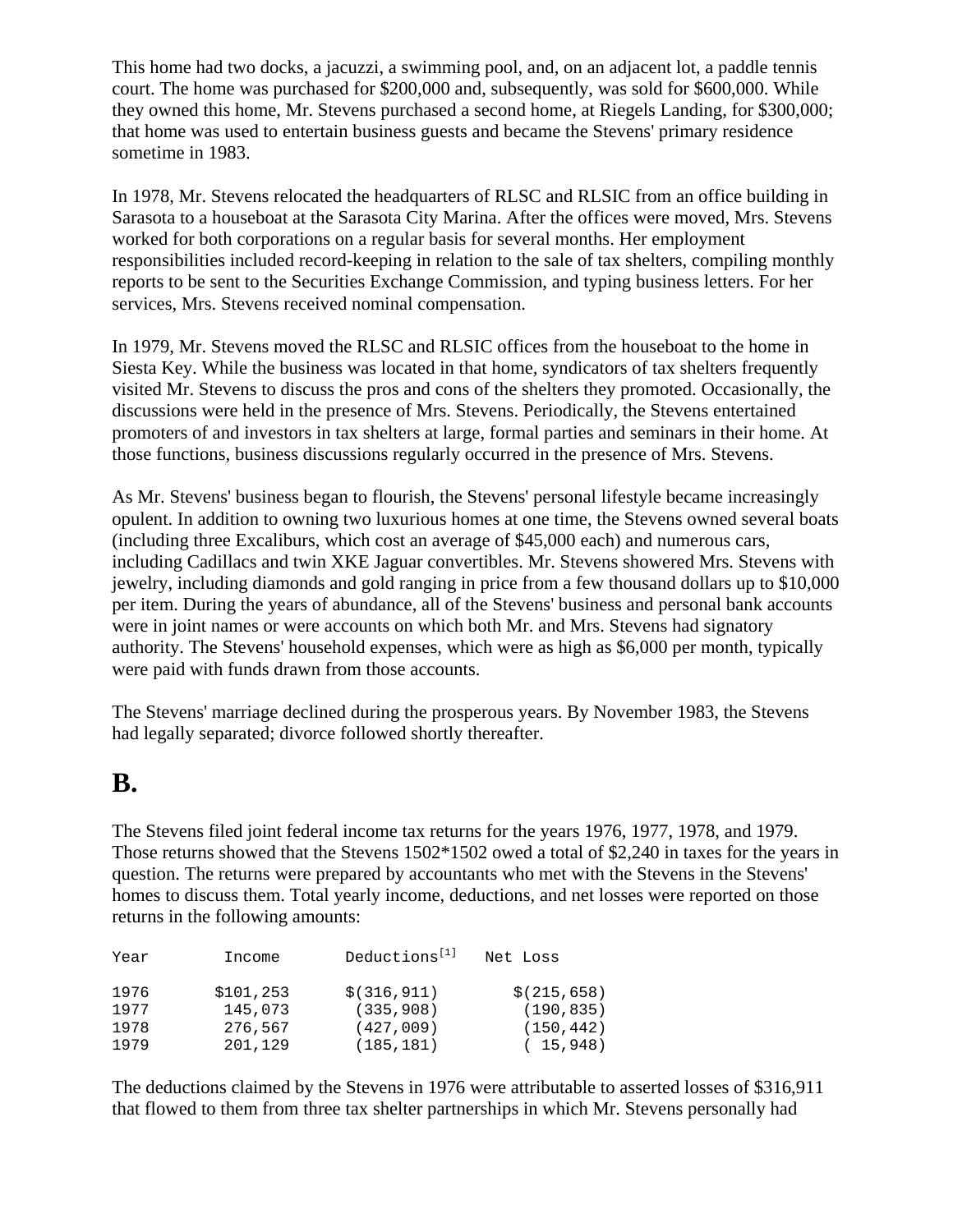invested. The deduction claimed in 1977 was attributable to a carry forward of the unused portion of the 1976 loss and to a claimed loss of \$120,250 from another of Mr. Stevens' tax shelter investments. The Stevens carried forward the unconsumed portion of those losses to 1978 and claimed an additional \$236,000 loss from yet another of Mr. Stevens' investments. The unused portion of their claimed losses from those sources then was carried forward to 1979.

Following an audit of the returns for 1976 through 1979, the IRS issued a notice of deficiency to the Stevens asserting the following deficiencies in their joint income tax liability:

| Year | Deficiency  |  |
|------|-------------|--|
| 1976 | \$39,350.40 |  |
| 1977 | 65,950.87   |  |
| 1978 | 151,481.00  |  |
| 1979 | 89,519.00   |  |
|      |             |  |

The deficiencies were based on the IRS' disallowance of deductions claimed for losses relating to the tax shelters and disallowance of the resulting loss carry forwards. The notice of deficiency stated that the Stevens had failed to establish that deductible losses had been sustained.

In October 1983, the Stevens filed a joint petition in the tax court for a redetermination of the deficiencies, alleging that the losses claimed on their returns for 1976 through 1979 were allowable. In a separate petition, filed in February 1984, the Stevens additionally asserted that they had incurred a loss of \$711,837 for 1980 and were entitled to have that loss carried back to reduce or eliminate any deficiencies otherwise owed for the years 1977, 1978, and 1979.<sup>[2]</sup> The Stevens, in March 1984, entered into a stipulation conceding the deficiency for 1976. Following the Stevens' divorce, Mrs. Stevens filed a motion to vacate the stipulation, which motion was granted.

Subsequently, Mrs. Stevens filed an amended petition, challenging the deficiency determinations as to her on the basis that she was entitled to relief from joint liability for the tax under the "innocent spouse" provision of the Code, 26 U.S.C.  $\S$  6013(e) (1982 & Supp. III 1985). After Mrs. Stevens filed her amended petition, she and Mr. Stevens entered into a new stipulation conceding deficiencies for 1976 through 1979 and reserving the right to carry back to 1977, 1978 and 1979 the claimed net operating loss for 1980. At trial, the sole issue presented was whether Mrs. Stevens was entitled to relief from the joint tax liability as an "innocent spouse." As noted, the tax court rejected that defense and assessed joint liability against the Stevens.

## **II.**

Mrs. Stevens raises three issues on appeal, only two of which merit discussion.<sup>[3]</sup> First, she contends that the tax court failed 1503\*1503 as a matter of law to apply the correct legal standard in determining that she did not qualify for innocent spouse relief. Second, she asserts that even if the tax court did apply the correct legal standard, the court clearly erred in concluding that she had failed to satisfy the elements necessary for such relief. The issues are discussed *seriatim.*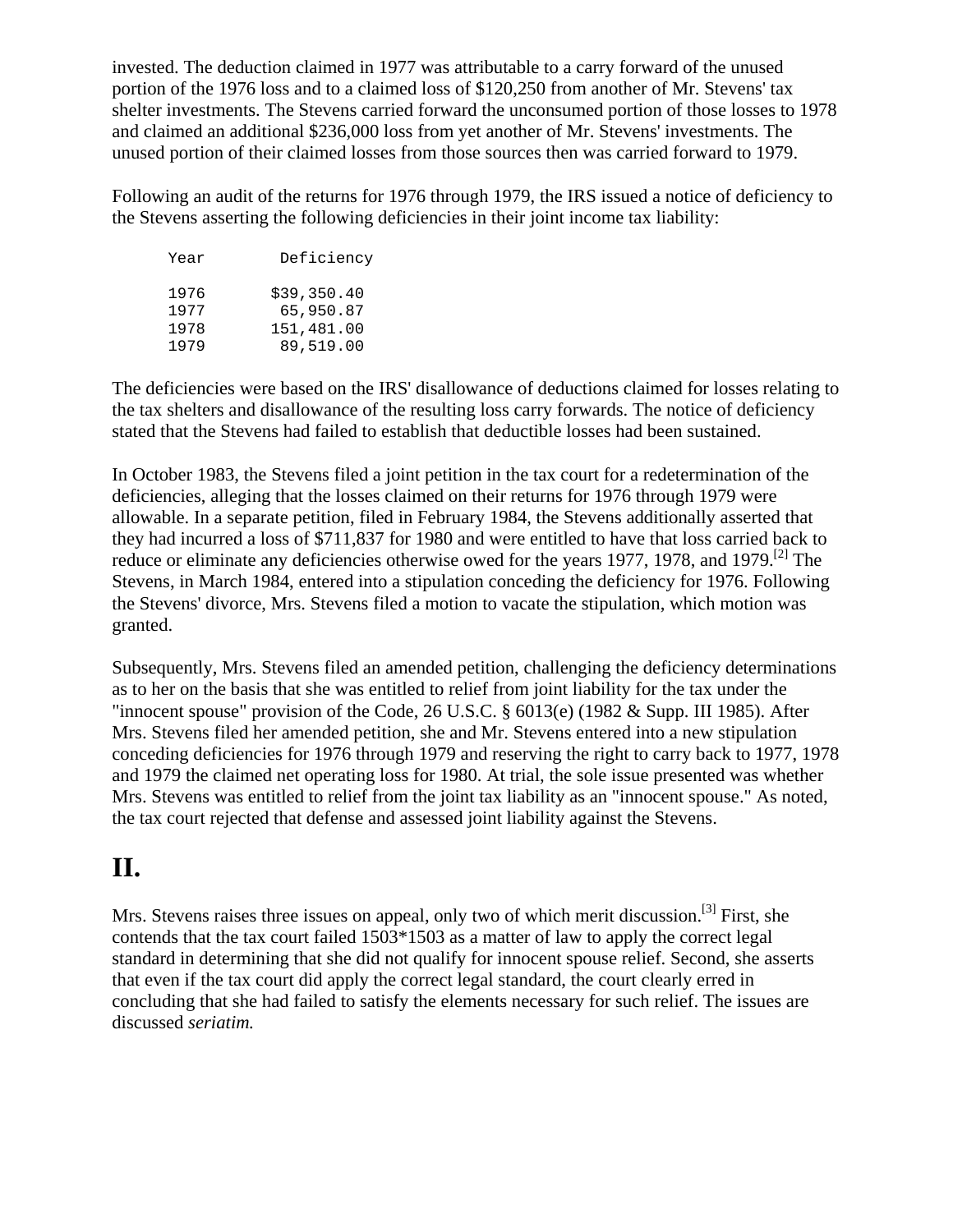# **A.**

The rate of tax applied against a given amount of income generally is lower when the income is reported on a joint return than when a husband and wife file separate returns. The price which the law exacts for this privilege is that taxpayers who file a joint return are jointly and severally liable for the amount of tax due, *see* 26 U.S.C. § 6013(d)(3) (1982), regardless of the source of income reported and notwithstanding the fact that one spouse may be less informed about the contents of the return. *See Sonnenborn v. Commissioner,* 57 T.C. 373, 381 (1971); 26 U.S.C. § 6013(d)(3) (1982).

This general rule of joint and several liability is somewhat mitigated by the innocent spouse provision of the Code, 26 U.S.C. § 6013(e) (1982 & Supp. III 1985). In its initial version, the statute relieved one claiming innocent spouse status from joint liability in the following circumstances:

(A) a joint return has been made ... for a taxable year and on such return there was omitted from gross income an amount properly includable therein which is attributable to one spouse and which is in excess of 25 percent of the amount of gross income stated in the return, (B) the other spouse establishes that in signing the return he or she did not know of, and had no reason to know of, such omission, and

(C) taking into account whether or not the other spouse significantly benefited directly or indirectly from the items omitted from gross income and taking into account all other facts and circumstances, it is inequitable to hold the other spouse liable for the deficiency in tax for such taxable year attributable to such omission \* \* \*.

26 U.S.C. § 6013(e) (1982). Unlike its successor, this version of the statute applied only to items of income which the culpable spouse failed to report on the tax return and did not extend to deductions or credits that were erroneously claimed by the culpable spouse.

In 1984, and in response to criticism that the innocent spouse provision, as originally enacted, was "not sufficiently broad to encompass many cases [in which] the innocent spouse deserves relief," H.R.Rep. No. 432, 98th Cong., 2d Sess., pt. 2, at 1502, *reprinted in* 1984 U.S. Code Cong. & Admin.News 697, 1143, the provision was amended to provide, in pertinent part, as follows:

(e) Spouse relieved of liability in certain cases —

(1) In general — Under regulations prescribed by the Secretary, if —

(A) a joint return has been made under this section for a taxable year,

(B) on such return there is a substantial understatement of tax attributable to grossly erroneous items of one spouse,

(C) the other spouse establishes that in signing the return he or she did not know, and had no reason to know, that there was such substantial understatement, and

(D) taking into account all the facts and circumstances, it is inequitable to hold the other spouse liable for the deficiency in tax for such taxable year attributable to such substantial understatement,

then the other spouse shall be relieved of liability for tax (including interest, penalties, and other amounts) for such taxable year to the extent such liability is attributable to such substantial understatement.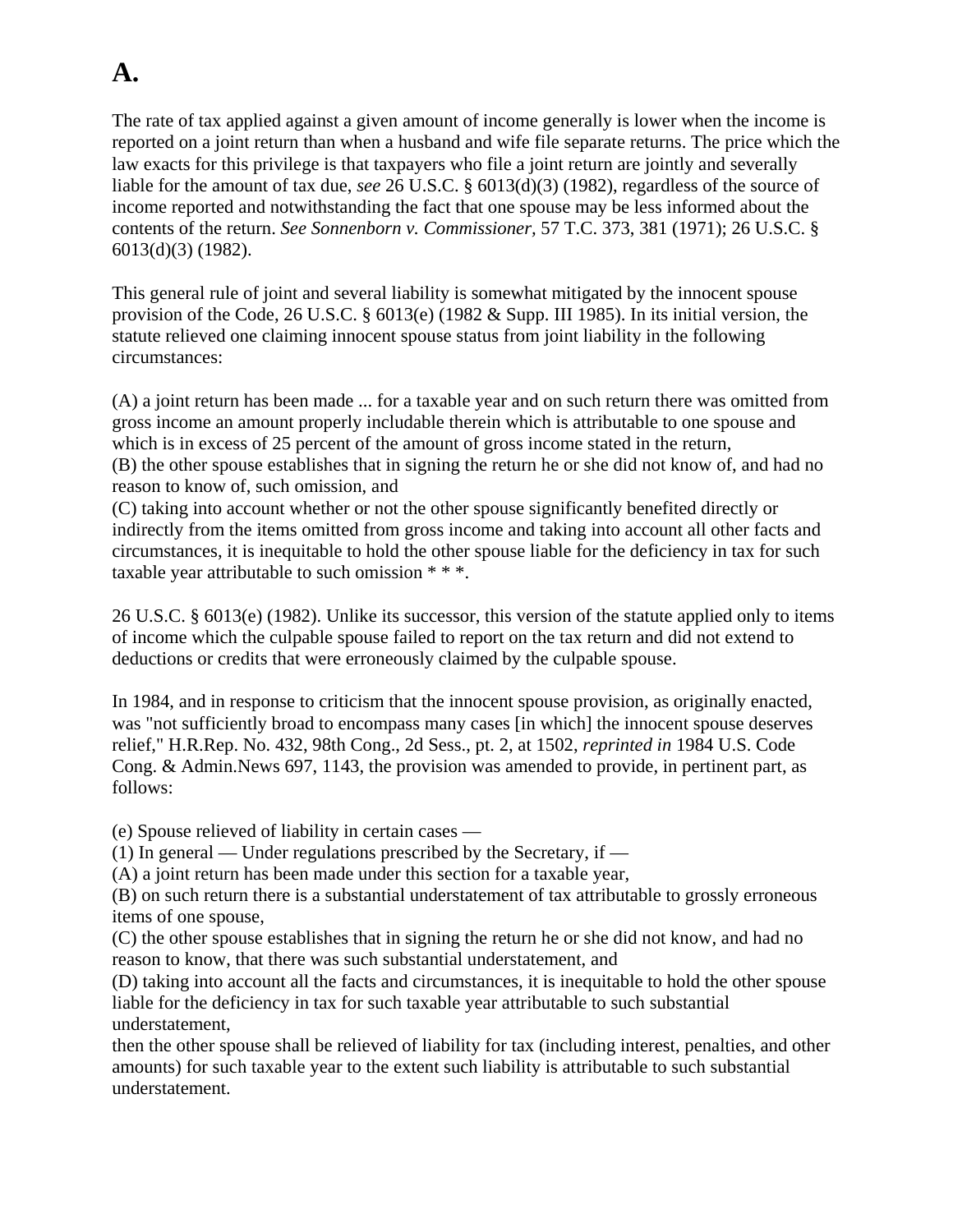(2) Grossly erroneous items — For purposes of this subsection, the term "grossly erroneous items" means, with respect to any spouse —

1504\*1504 (A) any item of gross income attributable to such spouse which is omitted from gross income, and

(B) any claim of a *deduction,* credit, or basis by such spouse in an amount for which there is *no basis in fact or law.*

26 U.S.C. § 6013(e) (1982 & Supp. III 1985) (emphasis added).<sup>[4]</sup>

Under the current version, a spouse may obtain relief from liability where, on a joint return, (1) there is a substantial understatement of  $\text{tax}^{[5]}$  attributable to grossly erroneous items of the other spouse; (2) in signing the return, the spouse did not know, and had no reason to know, that there was such substantial understatement of tax liability on the return; and (3) taking into account all of the facts and circumstances, it would be inequitable to hold the spouse liable for the deficiency attributable to such understatement. The taxpayer bears the burden of proving each of these elements by a preponderance of the evidence. *See Purcell v. Commissioner,* 826 F.2d 470, 473 (6th Cir.1987); *Farmer v. United States,* 794 F.2d 1163, 1164 (6th Cir.1986); *Shea v. Commissioner,* 780 F.2d 561, 565 (6th Cir.1986). *See also Sanders v. United States,* 509 F.2d 162 (5th Cir.1975). A failure to prove any one of them will prevent the taxpayer from qualifying for relief. *See Purcell,* 826 F.2d at 473; *Shea,* 780 F.2d at 565.

In the present case, the parties stipulated the deficiency determinations for 1976 through 1979, and further stipulated that the "substantial understatements of tax reflected on [the] joint returns for the years 1976 through 1979 are attributable to grossly erroneous items (namely, to deductions for which there was no factual or legal basis) of Mr. Stevens." Contested, however, were Mrs. Stevens' knowledge of the understatements and whether it would be inequitable to hold Mrs. Stevens liable for the resulting deficiencies. Without considering the latter issue, the tax court concluded that Mrs. Stevens did not qualify as an innocent spouse because, at the time she signed the returns in question, she had reason to know that there were substantial understatements of tax liability on them that were attributable to grossly erroneous items claimed by Mr. Stevens.

On appeal, Mrs. Stevens argues that the tax court applied the wrong "standard" when evaluating the knowledge element of the innocent spouse test. She contends that the correct inquiry under section  $6013(e)(1)(C)$  is not whether she knew or had reason to know that the tax returns contained substantial understatements of tax liability attributable to grossly erroneous items; instead, she contends that the correct inquiry is whether, in signing the returns, she knew or had reason to know that the deductions claimed had "no basis in law or fact."<sup>[6]</sup>

Mrs. Stevens makes a purely semantic argument without showing that there is a reasoned, meaningful distinction between her proposed knowledge "standard" and that which was applied by the tax court. Whether we begin our analysis of the alleged innocent spouse's knowledge by asking if the spouse, in signing the returns, knew or had reason to know that there were substantial understatements of tax liability attributable to grossly erroneous items claimed by the culpable spouse and then define grossly erroneous items as deductions for which there is no factual or legal basis, or whether we begin by asking 1505\*1505 if the alleged innocent spouse, in signing the returns, knew or had reason to know that the deductions claimed had no factual or legal basis makes no difference. Each inquiry seeks to achieve the same end: to determine whether the alleged innocent spouse, in signing the returns, knew or had reason to know that the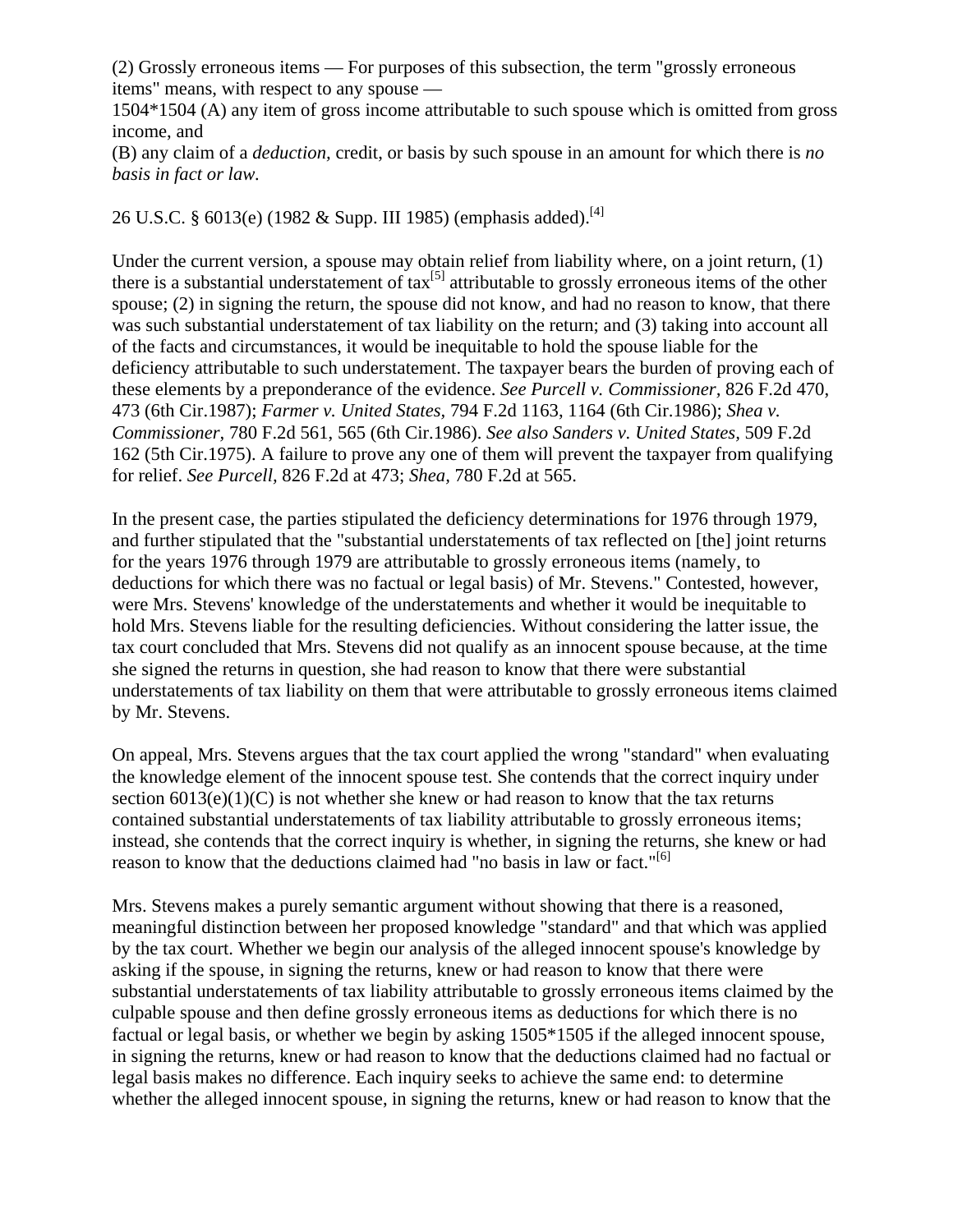returns contained phony deductions. The tax court essentially conducted such an inquiry and, thus, committed no error.

## **B.**

Having determined that the tax court applied the correct standard in assessing Mrs. Stevens' knowledge of the substantial understatements of tax liability, we next must consider whether the court clearly erred in concluding that Mrs. Stevens failed to satisfy the knowledge element of the innocent spouse test. *See Sanders,* 509 F.2d at 166 n. 4. As noted, Mrs. Stevens had the burden of affirmatively proving that she did not actually know or have reason to know of the substantial understatements attributable to phony deductions. Because the tax court did not discuss whether Mrs. Stevens had actual knowledge of the understatements, we limit our discussion to whether she had "reason to know" of them.

Adopting the common law "reason to know" standard,<sup>[7]</sup> the court in *Sanders v. United States,* 509 F.2d 162, 167 (5th Cir.1975), held that a spouse has "reason to know" if a reasonably prudent taxpayer under the circumstances of the spouse at the time of signing the return could be expected to know that the tax liability stated was erroneous or that further investigation was warranted.<sup>[8]</sup> The test establishes a "duty of inquiry" on the part of the alleged innocent spouse. Hence, the court's analysis must focus on whether the spouse had sufficient knowledge of the facts underlying the claimed deductions such that a reasonably prudent person in the taxpayer's position would question seriously whether the deductions were phony. Generally relevant to the "reason to know" determination are the alleged innocent spouse's level of education, *Probinsky v. Commissioner,* 55 T.C.M. (CCH) 1546 (1988); *Raskin v. Commissioner,* 41 T.C.M. (CCH) 1195 (1981), and involvement in the family's business and financial affairs, *Probinsky,* 55 T.C.M. (CCH) 1546; *Guth v. Commissioner,* T.C.Memo. 1987-522, *appeal filed* (9th Cir., Jan. 11, 1988); *cf. Coleman v. Commissioner,* 56 T.C.M. (CCH) 710 (1988); the presence of expenditures that appear lavish or unusual when compared to the family's past levels of income, standard of living, and spending patterns, *Sanders,* 509 F.2d at 167; *Coleman,* 56 T.C.M. (CCH) 710; *Mysse v. Commissioner,* 57 T.C. 680, 698 (1972); and, the culpable spouse's evasiveness and deceit concerning the couple's finances, *Sanders,* 509 F.2d at 167; *Coleman,* 56 T.C.M. (CCH) 710; *Probinsky,* T.C.M. (CCH) 1546; *Guth,* T.C.Memo. 1987-522. The alleged innocent spouse's role as homemaker and complete deference to the husband's judgment 1506\*1506 concerning the couple's finances, however, standing alone are insufficient to establish that a spouse had no "reason to know." *See Shea,* 780 F.2d at 556.

At least one commentator has suggested that the presence of relatively unusual or lavish expenditures should not be considered as significant where the substantial understatements of tax liability are attributable to erroneously claimed deductions, as opposed to omissions from income, since it is difficult, if not impossible, to correlate a higher standard of living with the erroneous deductions. *See,* Borison, *supra* note 7, at 836. Although we agree that large deductions are not necessarily inconsistent with a lavish lifestyle, we refuse to characterize that factor as unimportant. Where, in a case such as this, staggering deductions — deductions which equal or exceed one's income — are claimed, the appearance of those deductions on a tax return, combined with an affluent lifestyle that has been wholly unaffected by the losses allegedly incurred, makes the presence of unusual and lavish expenditures highly pertinent. Moreover, where erroneous deductions are claimed, the alleged innocent spouse's participation in the family's financial affairs becomes particularly significant.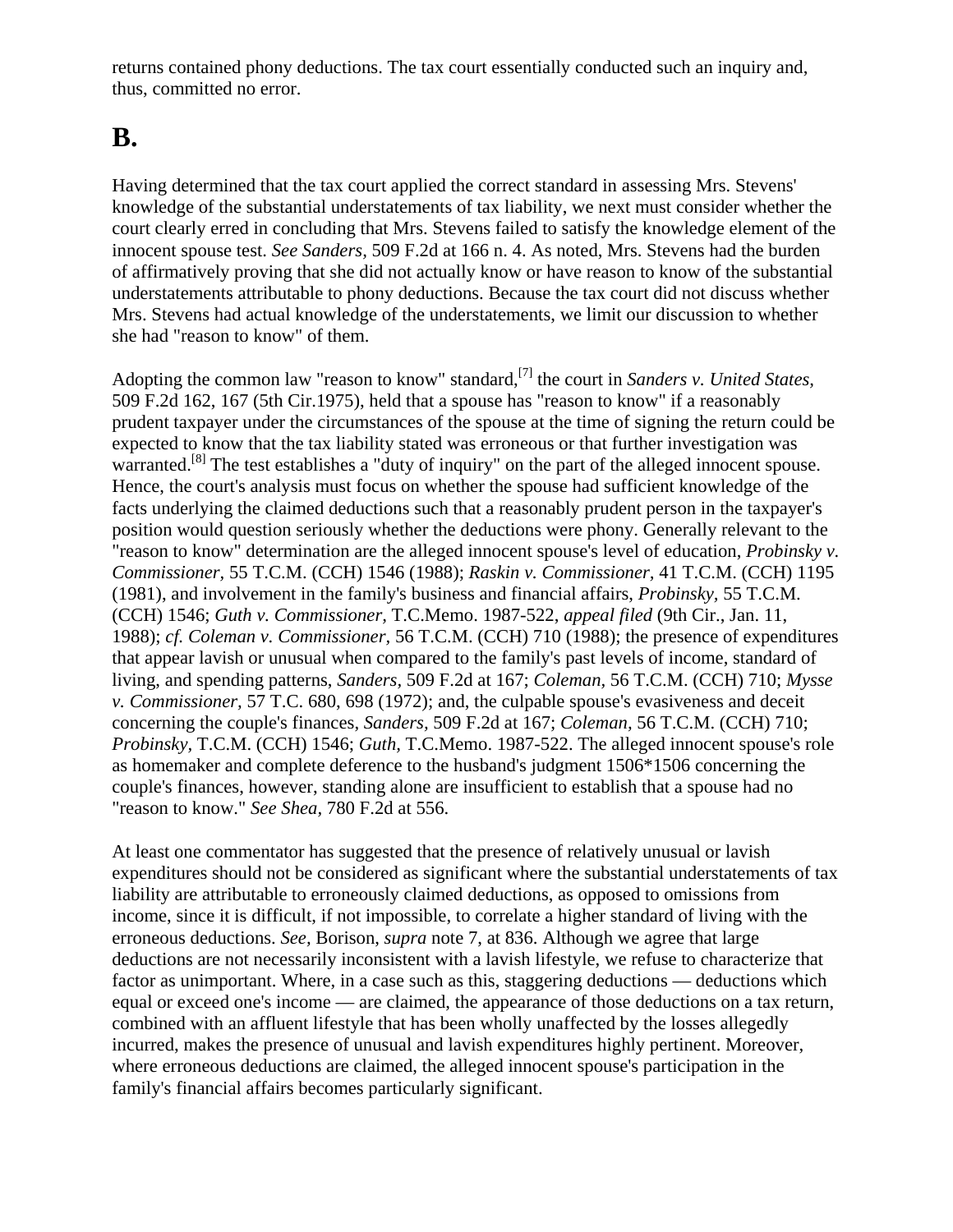In the present case, Mrs. Stevens contends that the tax court clearly erred in concluding that she had failed to prove that she had no reason to know of the substantial understatements of tax liability attributable to the phony deductions. In support of her contention, Mrs. Stevens makes the following assertions: First, she contends that from 1976 through 1979, she was a housewife solely concerned with raising her children and that her role did not include managing the family's finances. She further maintains that she did not know that Mr. Stevens was investing their personal assets in tax shelters during the period in question and that she never discussed investments with Mr. Stevens because she was not permitted to do so. Finally, she argues that she did not want the expensive cars, boats, and jewelry that were purchased for her.

The government, in contrast, essentially contends that there is sufficient evidence in the record to discredit and rebut Mrs. Stevens' contention that she had no reason to know of the substantial understatements of tax liability. In support of its position, the government points out that Mrs. Stevens participated in Mr. Stevens' business not only as an officer in both of his corporations, but also as a secretary and bookkeeper, and, therefore, had unhindered access to the facts underlying the tax shelters in which Mr. Stevens invested and which gave rise to the tax deficiencies. The government further emphasizes that Mrs. Stevens was present on numerous occasions when Mr. Stevens discussed tax shelters with his business clients and colleagues; Mr. Stevens periodically discussed the pros and cons of various shelters with Mrs. Stevens, so that she knew generally the nature of the shelters he sold and in which he invested; and, both Mr. and Mrs. Stevens discussed their tax returns with the accountants who prepared them and, consequently, Mrs. Stevens knew that the losses claimed on the returns were attributable to tax shelter investments made by Mr. Stevens. Finally, the government stresses that the Stevens enjoyed a very high standard of living characterized by numerous unusual and lavish expenditures.

In denying Mrs. Stevens innocent spouse relief, the tax court concluded that Mrs. Stevens' participation in Mr. Stevens' business affairs, when combined with the Stevens' lavish lifestyle, should have given Mrs. Stevens reason to know that the joint income tax returns in question contained substantial understatements of tax liability attributable to phony deductions. After examining the record of circumstantial evidence in this case, we conclude that the tax court did not clearly err in concluding that Mrs. Stevens failed to prove that she had no reason to know of the substantial understatements of tax liability. Indeed, the record is replete with evidence that Mrs. Stevens, in signing the returns, was aware of facts which would incline a reasonable person in her position to question seriously  $1507*1507$  the tax liability reported on the returns.<sup>[9]</sup>

Mrs. Stevens' assertions that she was a housewife concerned only with raising her children and was not responsible for managing the family's finances are improper bases for contending that she did not have reason to know of the understatements of tax liability. As noted, a spouse cannot be excused from the imputation of constructive knowledge simply because she was a homemaker and relied on her husband to handle the family's finances. Moreover, the evidence she proffered in support of her contention that she was unaware of the nature and fact of Mr. Stevens' business and personal investments is insufficient to establish that she had no reason to know of the understatements. Indeed, the record is replete with evidence to the contrary: Mrs. Stevens' own testimony before the tax court reveals that she was present on numerous occasions when conversations were held between Mr. Stevens and his business acquaintances concerning Mr. Stevens' business investments. Furthermore, Mrs. Stevens testified that she divined additional information regarding those investments through her work with RLSC and RLSIC.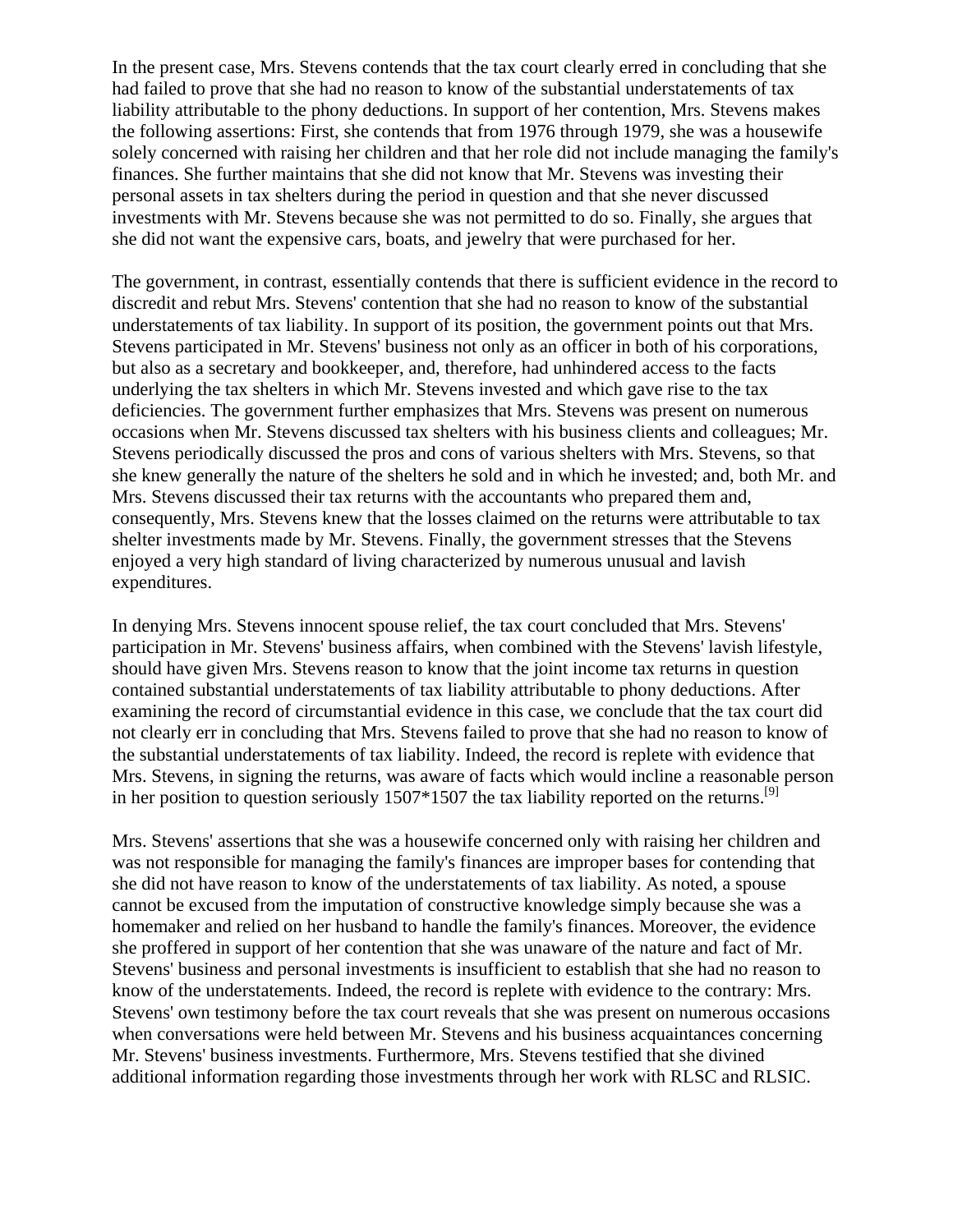Finally, Mr. Stevens testified that he discussed his personal investments with Mrs. Stevens for the purpose of informing her that such investments had been made.

Additionally, Mrs. Stevens' assertion that she was "not permitted" to discuss investments with Mr. Stevens and complaint that Mr. Stevens made a concerted effort to keep her ignorant about the family's finances do not support her position that she had no reason to know about the understatements of tax liability. In fact, far from exonerating Mrs. Stevens from liability, Mr. Stevens' evasiveness should have prompted Mrs. Stevens to question Mr. Stevens' activities and the validity of the items reported on the tax returns. Mrs. Stevens testified that Mr. Stevens denied her the opportunity to review their tax returns, and, instead, presented the returns to her the night before they were due and insisted that she sign them. Significantly, Mrs. Stevens implied that she questioned the fact that the returns for 1976, 1977, and 1978 showed that no income taxes were due and admitted asking both for an explanation and for copies of all of the returns. Ultimately, she confessed, she "blindly" signed the returns. A spouse cannot harbor doubts about the accuracy of a return and then turn a blind eye toward it. *See Sanders,* 509 F.2d at 169. In signing a return, a taxpayer represents that the matters stated therein are true and correct to the best of his or her knowledge. That responsibility cannot be abdicated or evaded merely by ignoring returns that are suspect and which would prompt a reasonable person in the same position to investigate before signing them.

Finally, Mrs. Stevens' statement that she "did not want" the expensive cars, boats, and jewelry that were purchased for her in no way is probative of her assertion that she had no reason to know of the understatements of tax liability. If anything, her statement is a tacit admission that the Stevens' expenditures during the years in question were unusual or lavish in comparison to those of previous years. The record indicates that she, in fact, did question the expenditures that both she and Mr. Stevens made. Specifically, when questioned about their purchase of the Jaguar convertibles, Mrs. Stevens indicated her bewilderment over the sudden, dramatic increase in the family's resources between 1976 and 1977, and admitted harboring some doubts about their subsequent, relatively profuse spending habits. Given the Stevens' affluence and income tax returns reflecting losses greatly in excess of income, it is hard to conceive that one in Mrs. Stevens' position would not have been inclined to question seriously the accuracy of the tax liability stated on the returns.

Having concluded that Mrs. Stevens failed to prove that she did not have reason to know of the substantial understatements 1508\*1508 of tax liability attributable to phony deductions and, therefore, did not qualify as an innocent spouse, the tax court correctly declined to consider whether Mrs. Stevens had satisfied the other elements necessary for innocent spouse relief. *See Shea,* 780 F.2d at 567.

## **III.**

For the foregoing reasons, the tax court's decision is

#### AFFIRMED.

[1] The deductions shown reflect only deductions attributable to losses incurred on Mr. Stevens' tax shelter investments; they do not reflect itemized deductions for 1976, 1977, and 1978 in the respective amounts of \$7,669, \$12,583, and \$14,432.